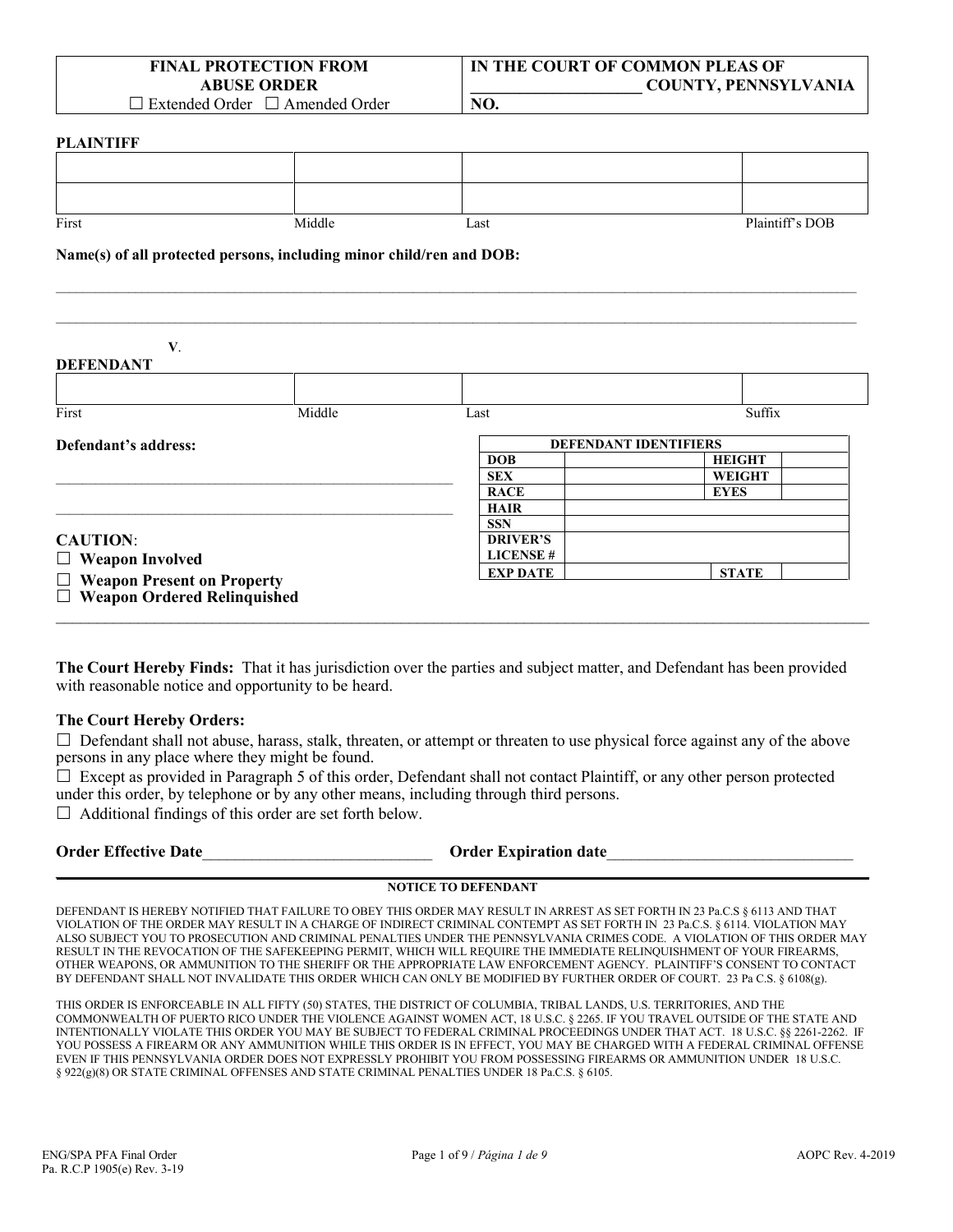#### **DEMANDANTE**

| Primer Nombre | Segundo Nombre | Apellido(s) | Fecha de nacimiento del (de la)<br>Demandante |
|---------------|----------------|-------------|-----------------------------------------------|

 $\mathcal{L}_\mathcal{L} = \{ \mathcal{L}_\mathcal{L} = \{ \mathcal{L}_\mathcal{L} = \{ \mathcal{L}_\mathcal{L} = \{ \mathcal{L}_\mathcal{L} = \{ \mathcal{L}_\mathcal{L} = \{ \mathcal{L}_\mathcal{L} = \{ \mathcal{L}_\mathcal{L} = \{ \mathcal{L}_\mathcal{L} = \{ \mathcal{L}_\mathcal{L} = \{ \mathcal{L}_\mathcal{L} = \{ \mathcal{L}_\mathcal{L} = \{ \mathcal{L}_\mathcal{L} = \{ \mathcal{L}_\mathcal{L} = \{ \mathcal{L}_\mathcal{$  $\mathcal{L}_\mathcal{L} = \{ \mathcal{L}_\mathcal{L} = \{ \mathcal{L}_\mathcal{L} = \{ \mathcal{L}_\mathcal{L} = \{ \mathcal{L}_\mathcal{L} = \{ \mathcal{L}_\mathcal{L} = \{ \mathcal{L}_\mathcal{L} = \{ \mathcal{L}_\mathcal{L} = \{ \mathcal{L}_\mathcal{L} = \{ \mathcal{L}_\mathcal{L} = \{ \mathcal{L}_\mathcal{L} = \{ \mathcal{L}_\mathcal{L} = \{ \mathcal{L}_\mathcal{L} = \{ \mathcal{L}_\mathcal{L} = \{ \mathcal{L}_\mathcal{$ 

#### **Nombre(s) de todas las personas protegidas, incluidos los menores de edad y fechas de nacimiento:**

| <b>DEMANDADO(A)</b>                                                                    | V.             |                                      |                                           |
|----------------------------------------------------------------------------------------|----------------|--------------------------------------|-------------------------------------------|
| Primer Nombre                                                                          | Segundo Nombre | Apellido(s)                          | Sufijo                                    |
| Dirección del (de la) Demandado(a):                                                    |                |                                      | DATOS PERSONALES DEL (DE LA) DEMANDADO(A) |
|                                                                                        |                | <b>FECHADE</b><br><b>NACIMIENTO</b>  | <b>ESTATURA</b>                           |
|                                                                                        |                | <b>SEXO</b>                          | <b>PESO</b>                               |
|                                                                                        |                | <b>RAZA</b>                          | <b>OJOS</b>                               |
|                                                                                        |                | <b>CABELLO</b>                       |                                           |
|                                                                                        |                | $SSN$ (# SS)                         |                                           |
| <b>ADVERTENCIA:</b><br>$\Box$ Arma involucrada<br>$\Box$ Arma presente en la propiedad |                | NÚM. DE LICENCIA                     |                                           |
|                                                                                        |                | <b>DE CONDUCIR</b>                   |                                           |
|                                                                                        |                | <b>FECHADE</b><br><b>VENCIMIENTO</b> | <b>ESTADO</b>                             |
| $\Box$ Se ordena entregar su arma                                                      |                |                                      |                                           |

**Por medio de la presente el Juez decide:** Que tiene jurisdicción sobre las partes y el asunto en cuestión; y que al (a la) Demandado(a) se le ha proporcionado aviso con adecuada anticipación y la oportunidad de ser escuchado(a).

#### **Por medio de la presente el Juez ordena:**

 $\Box$  El (la) Demandado(a) no maltratará, hostigará, acosará, amenazará, o intentara o amenazara con usar fuerza física contra ninguna de las personas arriba listadas en ningún lugar donde éstas se pudieran encontrar.

 $\mathcal{L}_\mathcal{L} = \mathcal{L}_\mathcal{L} = \mathcal{L}_\mathcal{L} = \mathcal{L}_\mathcal{L} = \mathcal{L}_\mathcal{L} = \mathcal{L}_\mathcal{L} = \mathcal{L}_\mathcal{L} = \mathcal{L}_\mathcal{L} = \mathcal{L}_\mathcal{L} = \mathcal{L}_\mathcal{L} = \mathcal{L}_\mathcal{L} = \mathcal{L}_\mathcal{L} = \mathcal{L}_\mathcal{L} = \mathcal{L}_\mathcal{L} = \mathcal{L}_\mathcal{L} = \mathcal{L}_\mathcal{L} = \mathcal{L}_\mathcal{L}$ 

- $\Box$  A excepción de lo indicado en el Párrafo 5 de esta orden, el (la) Demandado(a) no tendrá contacto alguno con el (la) Demandante, o con cualquier otra persona protegida bajo esta orden, por teléfono, ni por ningún otro medio, incluyendo a través de terceros.
- $\Box$  Fallos adicionales a esta orden se describen a continuación;

**Fecha de vigencia de la Orden \_\_\_\_\_\_\_\_\_\_\_\_\_\_\_\_\_\_\_\_\_\_\_ Fecha de vencimiento de la Orden \_\_\_\_\_\_\_\_\_\_\_\_\_\_\_\_\_\_\_\_\_\_\_\_**

# **\_\_\_\_\_\_\_\_\_\_\_\_\_\_\_\_\_\_\_\_\_\_\_\_\_\_\_\_\_\_\_\_\_\_\_\_\_\_\_\_\_\_\_\_\_\_\_\_\_\_\_\_\_\_\_\_\_\_\_\_\_\_\_\_\_\_\_\_\_\_\_\_\_\_\_\_\_\_\_\_\_\_\_\_\_\_\_\_\_\_\_\_\_\_\_\_\_\_\_\_\_\_\_\_ AVISO AL (A LA) DEMANDADO(A)**

SE NOTIFICA A EL/LA ACUSADO(A) QUE EL INCUMPLIMIENTO DE ESTA ORDEN PUEDE RESULTAR EN ARRESTO SEGÚN LO ESTABLECIDO EN 23 PA.C.S. § 6113 Y QUE LA VIOLACIÓN DE LA ORDEN PUEDE RESULTAR EN UN CARGO DE DESACATO CRIMINAL INDIRECTO COMO SE ESTABLECE EN 23 PA.C.S. § 6114. DICHA VIOLACIÓN TAMBIÉN PODRÍA HACERLE SUJETO A ENJUICIAMIENTO Y SANCIONES PENALES BAJO EL CÓDIGO PENAL DE PENNSYLVANIA. LA VIOLACIÓN DE ESTA ORDEN PODRÍA RESULTAR EN LA REVOCACIÓN DEL PERMISO DE GUARDAR ARMAS LO CUAL REQUERIRÁ LA ENTREGA DE SUS ARMAS DE FUEGO, OTRAS ARMAS O MUNICIONES ANTE EL SHERIFF O A LA AGENCIA DEL ORDEN PUBLICO CORRESPONDIENTE. EL CONSENTIMIENTO DEL (DE LA) DEMANDANTE PARA SER CONTACTADO(A) POR EL (LA) DEMANDADO(A) NO INVALIDARÁ ESTA ORDEN LA CUAL SOLAMENTE PODRÍA SER MODIFICADA POR MEDIO DE LA SUBSIGUIENTE ORDEN DEL JUEZ. 23 Pa C.S. § 6108(g).

ESTA ORDEN PUEDE HACERSE CUMPLIR EN TODOS LOS CINCUENTA (50) ESTADOS, EL DISTRITO DE COLUMBIA, TIERRAS TRIBALES, LOS TERRITORIOS DE LOS ESTADOS UNIDOS, Y EL ESTADO LIBRE ASOCIADO DE PUERTO RICO BAJO LA LEY DE VIOLENCIA CONTRA LA MUJER. 18 U.S.C. § 2265. SI VIAJA FUERA DEL ESTADO E INTENSIONALMENTE VIOLA ESTA ORDEN, PODRÍA SER SOMETIDO A ENJUICIAMIENTO PENAL FEDERAL BAJO DICHA LEY. 18 U.S.C. §§ 2261-2262. SI POSEE UNA ARMA DE FUEGO O MUNICIONES DURANTE LA VIGENCIA DE ESTA ORDEN, PODRÍA SER ACUSADO POR UN DELITO FEDERAL, AUNQUE ESTA ORDEN DE PENNSYLVANIA NO PROHÍBA EXPLÍCITAMENTE EL POSEER ARMAS DE FUEGO O MUNICIONES BAJO LA LEY 18 U.S.C. § 922(g)(8) O DELITOS PENALES ESTATALES Y SANCIONES PENALES ESTATALES SEGÚN18 PA.C.S. § 6105.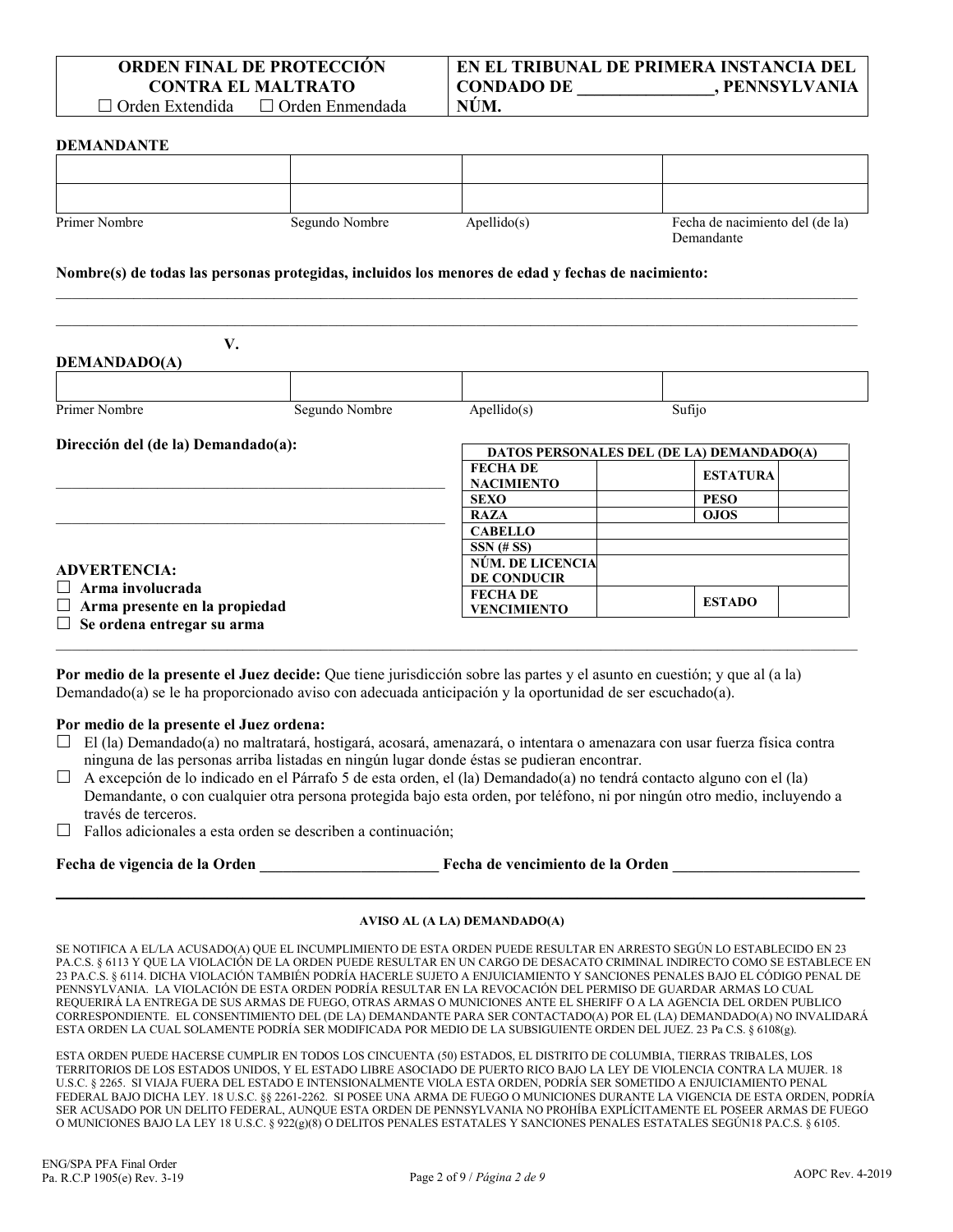# **FINAL PROTECTION FROM ABUSE ORDER**  *ORDEN FINAL DE PROTECCIÓN CONTRA EL MALTRATO*

#### **CHECK ALL THAT APPLY:**

Plaintiff or Protected Person(s) is/are:

- $\square$  spouse or former spouse of Defendant
- $\square$  parent of a child with Defendant
- $\square$  current or former sexual or intimate partner with Defendant
- $\Box$  child of Plaintiff
- $\Box$  child of Defendant
- $\Box$  family member related by blood (consanguinity) to Defendant
- $\Box$  family member related by marriage or affinity to Defendant
- $\Box$  sibling (person who shares parenthood) of Defendant

Defendant was served, in accordance with Pa. R.C.P. No. 1930.4 and provided notice of the time, date, and location of the hearing scheduled in this matter.

AND NOW, this day of , 20 , the court having jurisdiction over the parties and the subject matter, it is ORDERED, ADJUDGED, AND DECREED as follows: This order is entered by (check one)

- $\Box$  By Agreement
- $\Box$  By Agreement without Admission
- $\Box$  After a hearing and decision by the Court
- $\Box$  After a hearing at which Defendant was not present, despite proper service being made
- $\Box$  by default.

Without regard as to how this order was entered, this is a final order of court subject to full enforcement pursuant to the Protection from Abuse Act.

Note: Space is provided to allow for 1) the court's general findings of abuse; 2) inclusion of the terms under which the order was entered (e.g., that the order was entered with the consent of the parties, or that Defendant, though properly served, failed to appear for the hearing, or the reasons why the plaintiff's request for a final PFA order was denied); or 3) information that may be helpful to law enforcement (e.g., whether a firearm or other weapon was involved in the incident of abuse or whether Defendant is believed to be armed and dangerous).

Plaintiff's request for a final protection order is denied.

OR

Plaintiff's request for a final protection order is granted

 $\Box$  1. Defendant shall not abuse, stalk, harass, threaten, or attempt or threaten to use physical force

### **MARQUE TODO LO QUE APLICA:**

El (la) Demandante o persona(s) protegida(s) es/son:

- $\Box$  cónyuge o excónyuge del (de la) Demandado(a)
- $\Box$  padre(madre) de un(a) hijo(a) en común con el(la) Demandado(a)
- $\Box$  pareja o expareja sexual o íntima del (de la) Demandado(a)
- $\Box$  hijo(a) del (de la) Demandante
- $\Box$  hijo(a) del (de la) Demandado(a)
- $\Box$  familiar con parentesco sanguíneo (consanguinidad) del (de la) Demandado(a)
- $\Box$  familiar por parentesco político o afinidad del (de la) Demandado(a)
- $\Box$  hermano(a) (persona con los mismos padres) del (de la) Demandado(a)

El (la) Demandado(a) fué emplazado(a) de acuerdo a la Pa. R.C.P. No. 1930.4 y debidamente notificado(a) de la hora, fecha, y lugar de la audiencia pautada para este caso.

Y HOY, el día \_\_\_\_\_\_ de \_\_\_\_\_\_\_\_\_\_\_\_\_\_\_\_\_\_\_\_\_, de 20\_ teniendo el juez jurisdicción sobre las partes y el asunto a tratar, se ORDENA, FALLA, Y DECRETA lo siguiente: Esta orden es ingresada por (marque una)

- **D** Por Convenio
- $\Box$  Por Convenio sin Admisión de Culpa
- Después de audiencia y por fallo del Juez
- $\square$  Después de una audiencia a la cual no compareció el  $(la)$ Demandado(a), a pesar de que se está realizando el servicio.  $\Box$  Por falta de comparecencia

Sin considerar la manera como se asentó esta orden, esta es la Orden final del juez sujeta a ser cumplida en conformidad con la Ley de Protección Contra el Maltrato.

Nota: Se proporciona espacio para permitir 1) los hallazgos generales de abuso del tribunal; 2) la inclusión de los términos bajo los cuales se ingresó la orden (por ejemplo, que la orden se ingresó con el consentimiento de las partes, o que el/la Demandado(a), aunque se notificó debidamente, no se presentó a la audiencia, o las razones por las cuales la petición del demandante de se denegó una orden final de PFA); o 3) información que puede ser útil para la aplicación de la ley (por ejemplo, si un arma de fuego u otra arma estuvo involucrada en el incidente de abuso o si se cree que el/la Demandado(a) está armado y es peligroso(a).

 $\square$  Se deniega la solicitud del demandante de una orden de protección final

O

- $\square$  Se le otorga al (a la) Demandante su solicitud de una orden final de protección.
- $\Box$  1. El (la) Demandado(a) no maltratará, acechará, hostigará, amenazará, o intentará o amenazará con usar fuerza física contra el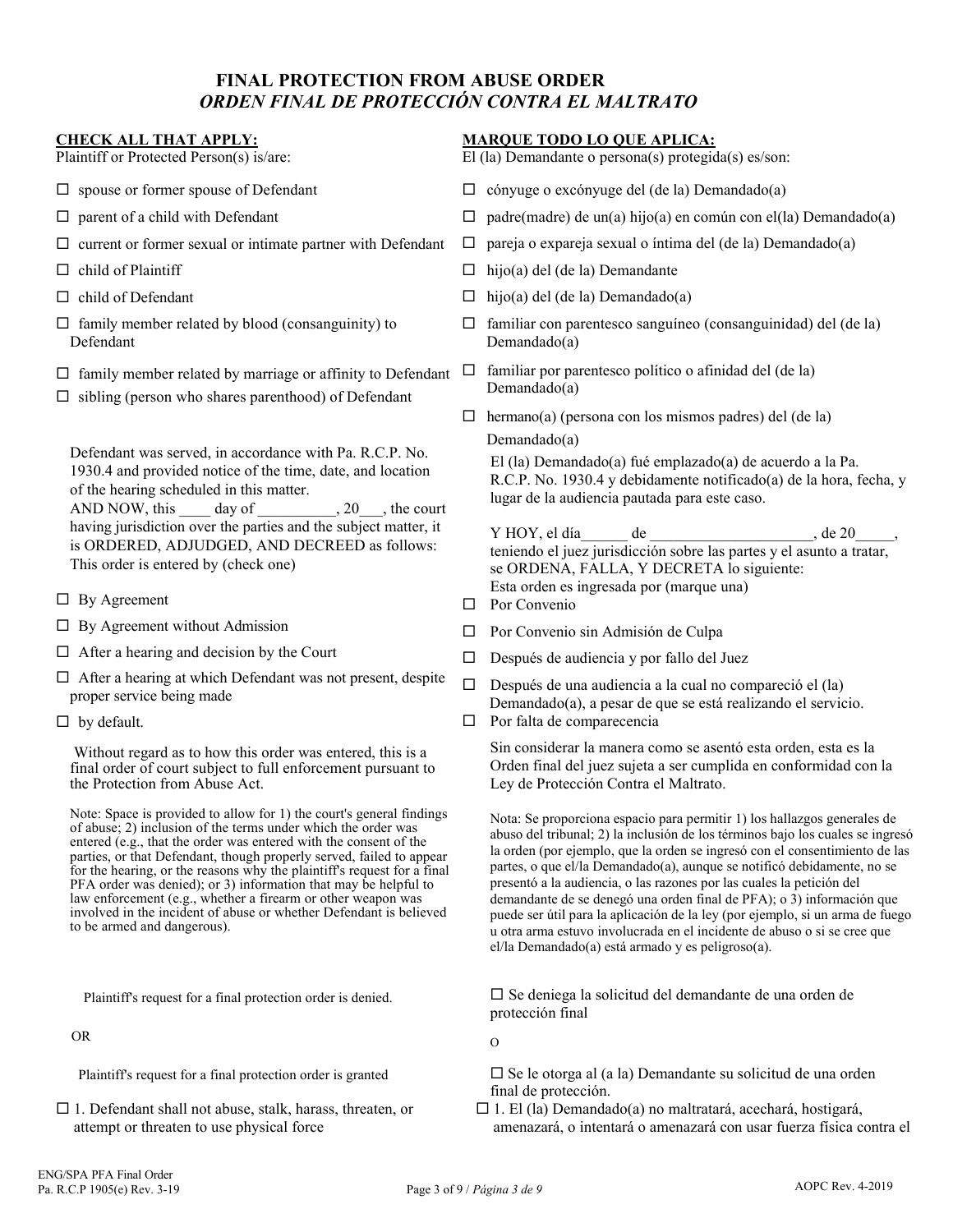against Plaintiff or any other protected person in any place where they might be found.

 $\square$  2. Defendant is completely evicted and excluded from the residence at

 $\mathcal{L}_\text{max}$  and  $\mathcal{L}_\text{max}$  and  $\mathcal{L}_\text{max}$  and  $\mathcal{L}_\text{max}$  and  $\mathcal{L}_\text{max}$ *(Non-confidential address from which Defendant is excluded)*

 $\mathcal{L}_\mathcal{L}$  , and the set of the set of the set of the set of the set of the set of the set of the set of the set of the set of the set of the set of the set of the set of the set of the set of the set of the set of th

or any other residence where Plaintiff or any other person protected under this order may live. Exclusive possession of the residence is granted to Plaintiff. Defendant shall have no right or privilege to enter or be present on the premises of Plaintiff or any other person protected under this order.

 $\Box$  On

 $\_$  . The contribution of the contribution of  $\mathcal{L}_\mathcal{A}$ *(Date and time)*  $\mathcal{L}_\mathcal{L}$  , and the set of the set of the set of the set of the set of the set of the set of the set of the set of the set of the set of the set of the set of the set of the set of the set of the set of the set of th

Defendant may enter the residence to retrieve his/her clothing and other personal effects, provided that Defendant is in the company of a law enforcement officer or sheriff when such retrieval is made and (insert any other conditions):

\_\_\_\_\_\_\_\_\_\_\_\_\_\_\_\_\_\_\_\_\_\_\_\_\_\_\_\_\_\_\_\_\_\_\_\_\_\_\_\_\_\_\_\_\_\_\_

 $\square$  3. Except as provided in Paragraph 5 of this order Defendant is prohibited from having

ANY CONTACT with Plaintiff, either directly or indirectly, or any other person protected under this order at any location, including but not limited to any contact at Plaintiff's school, business, or place of employment. Defendant is specifically ordered to stay away from the following locations for the duration of this order:

 $\_$  . The contribution of the contribution of  $\mathcal{L}_\mathcal{A}$ \_\_\_\_\_\_\_\_\_\_\_\_\_\_\_\_\_\_\_\_\_\_\_\_\_\_\_\_\_\_\_\_\_\_\_\_\_\_\_\_\_\_\_\_\_\_  $\_$  , and the set of the set of the set of the set of the set of the set of the set of the set of the set of the set of the set of the set of the set of the set of the set of the set of the set of the set of the set of th

- $\Box$  4. Except as provided in Paragraph 5 of this order Defendant shall not contact Plaintiff, either directly or indirectly, or any other person protected under this order, by telephone or by any other means, including through third persons.
- 5. Temporary custody of the minor children, *(names of children subject to the provision of this paragraph)*

 $\_$  . The contribution of the contribution of  $\mathcal{L}_\mathcal{A}$ \_\_\_\_\_\_\_\_\_\_\_\_\_\_\_\_\_\_\_\_\_\_\_\_\_\_\_\_\_\_\_\_\_\_\_\_\_\_\_\_\_\_\_\_\_ \_\_\_\_\_\_\_\_\_\_\_\_\_\_\_\_\_\_\_\_\_\_\_\_\_\_\_\_\_\_\_\_\_\_\_\_\_\_\_\_\_\_\_\_\_

shall be as follows:

### **Check all that apply:**

 $\square$  STATE TO WHOM PRIMARY PHYSICAL CUSTODY IS AWARDED; STATE TERMS OF PARTIAL CUSTODY, IF ANY.  $\frac{1}{2}$ 

 $\mathcal{L}_\text{max}$  and  $\mathcal{L}_\text{max}$  and  $\mathcal{L}_\text{max}$  and  $\mathcal{L}_\text{max}$  and  $\mathcal{L}_\text{max}$ 

 $\square$  There is a current custody order as to the children of the parties:

- (a la) Demandante, o a cualquier otra persona protegida por esta orden sin importar el lugar donde se encuentre.
- $\square$  2. El (la) Demandado(a) queda desalojado(a) y excluido(a) de la residencia ubicada en

 $\mathcal{L}_\text{max} = \mathcal{L}_\text{max} = \mathcal{L}_\text{max} = \mathcal{L}_\text{max} = \mathcal{L}_\text{max} = \mathcal{L}_\text{max} = \mathcal{L}_\text{max} = \mathcal{L}_\text{max}$ *(Dirección no confidencial de la cual se excluye al (a la) demandado(a)*  $\_$  , and the set of the set of the set of the set of the set of the set of the set of the set of the set of the set of the set of the set of the set of the set of the set of the set of the set of the set of the set of th

o de cualquier otra residencia donde viva el (la) Demandante o cualquier otra persona protegida por esta orden. Se le otorga posesión exclusiva de la residencia al (a la) Demandante. El (la) Demandado(a) no tendrá ningún derecho o privilegio de entrar o estar presente en el domicilio del (de la) Demandante o de cualquier otra persona protegida por esta orden.

 $\Box$  El

\_\_\_\_\_\_\_\_\_\_\_\_\_\_\_\_\_\_\_\_\_\_\_\_\_\_\_\_\_\_\_\_\_\_\_\_\_\_\_\_\_\_\_\_\_\_\_\_\_\_\_ *(Fecha y hora)*

El (la) Demandado(a) podrá entrar a la residencia para recoger su ropa y otros artículos personales, siempre y cuando el (la) Demandado(a) esté acompañada por la policía o el sheriff en el momento de recoger sus pertenencias y (inserte cualquier otra condición):

\_\_\_\_\_\_\_\_\_\_\_\_\_\_\_\_\_\_\_\_\_\_\_\_\_\_\_\_\_\_\_\_\_\_\_\_\_\_\_\_\_\_\_\_\_\_\_\_\_\_

 3. Excepto lo dispuesto en el Párrafo 5 de esta orden, se prohíbe al (a la) Demandado(a) tener CUALQUIER TIPO DE CONTACTO con el (la) Demandante, ya sea directo o indirecto, o con cualquier otra persona protegida por esta orden en cualquier lugar, incluido, pero no limitado, a cualquier contacto en la escuela, negocio o lugar de empleo del (de la) Demandante. Se ordena específicamente al (a la) Demandado(a) mantenerse alejado(a) de los siguientes lugares durante la vigencia de esta orden:

\_\_\_\_\_\_\_\_\_\_\_\_\_\_\_\_\_\_\_\_\_\_\_\_\_\_\_\_\_\_\_\_\_\_\_\_\_\_\_\_\_\_\_\_\_\_\_\_\_\_ \_\_\_\_\_\_\_\_\_\_\_\_\_\_\_\_\_\_\_\_\_\_\_\_\_\_\_\_\_\_\_\_\_\_\_\_\_\_\_\_\_\_\_\_\_\_\_\_\_\_ \_\_\_\_\_\_\_\_\_\_\_\_\_\_\_\_\_\_\_\_\_\_\_\_\_\_\_\_\_\_\_\_\_\_\_\_\_\_\_\_\_\_\_\_\_\_\_\_\_\_

- $\Box$  4. Excepto lo dispuesto en el Párrafo 5 de esta orden, el (la) Demandado(a) no se pondrá en contacto con el (la) Demandante, de manera directa o indirecta, o con cualquier otra persona protegida por esta orden, por teléfono, o por ningún otro medio, ni a través de terceras personas.
- 5. La custodia temporal de los (las) hijos(as) menores *(nombres y fechas de nacimiento)*

\_\_\_\_\_\_\_\_\_\_\_\_\_\_\_\_\_\_\_\_\_\_\_\_\_\_\_\_\_\_\_\_\_\_\_\_\_\_\_\_\_\_\_\_\_\_\_\_\_\_\_ \_\_\_\_\_\_\_\_\_\_\_\_\_\_\_\_\_\_\_\_\_\_\_\_\_\_\_\_\_\_\_\_\_\_\_\_\_\_\_\_\_\_\_\_\_\_\_\_\_\_\_ \_\_\_\_\_\_\_\_\_\_\_\_\_\_\_\_\_\_\_\_\_\_\_\_\_\_\_\_\_\_\_\_\_\_\_\_\_\_\_\_\_\_\_\_\_\_\_\_\_\_\_

será como sigue:

Marque todo lo que aplica:

 $\square$  INDIQUE A QUIÉN SE LE HA CONCEDIDO LA CUSTODIA FÍSICA PRIMARIA; CUÁLES SON LOS TÉRMINOS PARA LA CUSTODIA PARCIAL SI LOS HAY.

\_\_\_\_\_\_\_\_\_\_\_\_\_\_\_\_\_\_\_\_\_\_\_\_\_\_\_\_\_\_\_\_\_\_\_\_\_\_\_\_\_\_\_\_\_\_\_\_\_\_  $\mathcal{L}_\text{max} = \mathcal{L}_\text{max} = \mathcal{L}_\text{max} = \mathcal{L}_\text{max} = \mathcal{L}_\text{max} = \mathcal{L}_\text{max} = \mathcal{L}_\text{max} = \mathcal{L}_\text{max}$ 

 $\square$  Existe una orden de custodia vigente sobre los hijos de las partes:

 $\mathcal{L}_\text{max} = \mathcal{L}_\text{max} = \mathcal{L}_\text{max} = \mathcal{L}_\text{max} = \mathcal{L}_\text{max} = \mathcal{L}_\text{max} = \mathcal{L}_\text{max} = \mathcal{L}_\text{max}$ *(Tribunal del condado y número del expediente)* 

 $\mathcal{L}_\text{max}$  and  $\mathcal{L}_\text{max}$  and  $\mathcal{L}_\text{max}$  and  $\mathcal{L}_\text{max}$  and  $\mathcal{L}_\text{max}$ 

 $\mathcal{L}_\text{max}$  and  $\mathcal{L}_\text{max}$  and  $\mathcal{L}_\text{max}$  and  $\mathcal{L}_\text{max}$  and  $\mathcal{L}_\text{max}$ *(County Court and docket number)*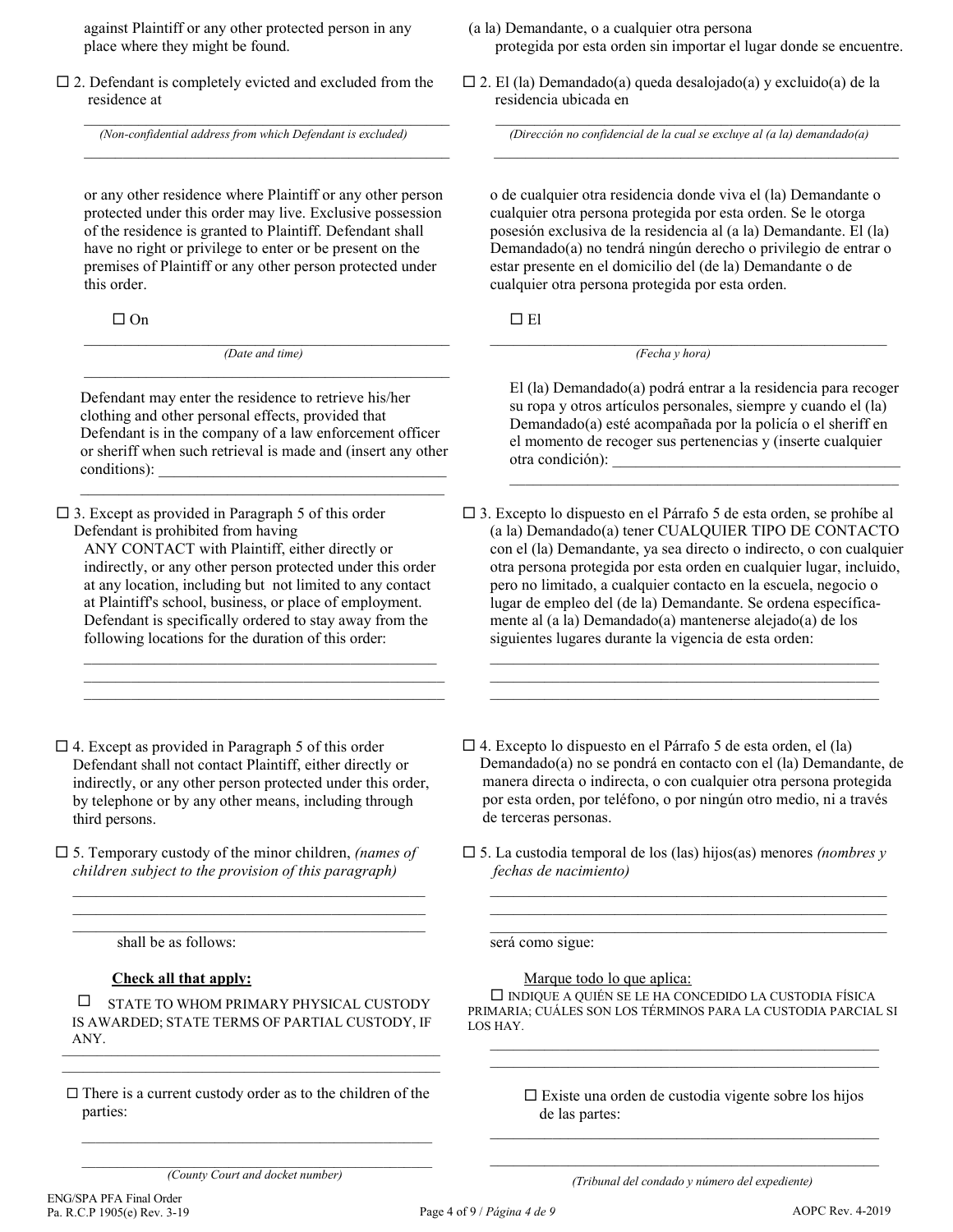$\Box$  A custody petition is pending

 $\Box$  A hearing is scheduled for

La petición de custodia está en trámite

Una audiencia está programada para:

*(Date, time and location)*

\_\_\_\_\_\_\_\_\_\_\_\_\_\_\_\_\_\_\_\_\_\_\_\_\_\_\_\_\_\_\_\_\_\_\_\_\_\_\_\_\_\_\_\_\_

\_\_\_\_\_\_\_\_\_\_\_\_\_\_\_\_\_\_\_\_\_\_\_\_\_\_\_\_\_\_\_\_\_\_\_\_\_\_\_\_\_\_\_\_\_\_\_\_\_\_ *(Fecha, hora y lugar)*

### $\square$  THIS ORDER SHALL NOT SUPERSEDE THE CURRENT CUSTODY ORDER

### $\Box$  THIS ORDER SUPERSEDES ANY PRIOR ORDER RELATING TO CHILD CUSTODY

The custody provisions of Paragraph 5 of this order are temporary. Either party may initiate custody proceedings pursuant to the custody statute at 23 Pa.C.S. §§ 5321— 5340. Any valid custody order entered after the final Protection From Abuse order supersedes the custody provisions of this order.

### 6. FIREARMS, OTHER WEAPONS, OR AMMUNITION RESTRICTIONS

# **Check all that apply:**

 $\square$  Defendant is prohibited from possessing or acquiring any firearms for the duration of this order.

 $\overline{a_1}$  ,  $\overline{a_2}$  ,  $\overline{a_3}$  ,  $\overline{a_4}$  ,  $\overline{a_5}$  ,  $\overline{a_6}$  ,  $\overline{a_7}$  ,  $\overline{a_8}$  ,  $\overline{a_9}$  ,  $\overline{a_9}$  ,  $\overline{a_1}$  ,  $\overline{a_2}$  ,  $\overline{a_3}$  ,  $\overline{a_4}$  ,  $\overline{a_5}$  ,  $\overline{a_7}$  ,  $\overline{a_8}$  ,  $\mathcal{L}_\text{max}$  and  $\mathcal{L}_\text{max}$  and  $\mathcal{L}_\text{max}$  and  $\mathcal{L}_\text{max}$  and  $\mathcal{L}_\text{max}$  $\overline{a}$  , and the set of the set of the set of the set of the set of the set of the set of the set of the set of the set of the set of the set of the set of the set of the set of the set of the set of the set of the set

 Defendant shall relinquish to the sheriff or the appropriate law enforcement agency the following firearm licenses owned or possessed by Defendant:

 $\square$  Defendant is directed to relinquish to the sheriff or the appropriate law enforcement agency any firearm, other weapon, or ammunition listed in Attachment A to the Final Order, which is incorporated herein by reference.

Defendant may relinquish any firearms, other weapons, or ammunition to the sheriff or the appropriate law enforcement agency. As an alternative, Defendant may either relinquish firearms, other weapons, or ammunition to a third-party provided Defendant and the third-party first comply with all the requirements to obtain safekeeping permit or relinquish firearms, other weapons, or ammunition to a licensed firearms dealer for consignment sale, lawful transfer, or safekeeping pursuant to 23 Pa. C.S. § 6108.2(e). Defendant must relinquish any firearm, other weapon, ammunition, or firearm license ordered to be relinquished no later than 24 hours after service of this order. Failure to timely relinquish any firearm, other weapon, ammunition, or any firearm license ordered to be relinquished shall result in a violation of this order and may result in criminal conviction under the Uniform Firearms Act, 18 Pa. C.S. § 6105.

# ESTA ORDEN NO REEMPLAZARÁ LA ORDEN DE CUSTODIA VIGENTE

### ESTA ORDEN REEMPLAZA CUALQUIER ORDEN PREVIA RELACIONADA CON LA CUSTODIA DE LOS **MENORES**

Las disposiciones de custodia del párrafo 5 de esta orden son temporales. Cualquiera de las partes puede iniciar un procedimiento de custodia en conformidad con el estatuto de custodia a los 23 Pa.C.S. §§ 5321— 5340. Cualquier orden de custodia válida ingresada después de la orden de Protección Contra Abuso final reemplaza las disposiciones de custodia de esta orden.

### 6. RESTRICCIONES DE ARMAS DE FUEGO, OTRAS ARMAS, O MUNICIONES

# **Marque todo lo que aplica:**

 $\square$  Se prohíbe al (a la) Demando(a) poseer o adquirir cualquier arma de fuego mientras esta orden esté vigente.

 $\Box$  El (la) Demando(a) deberá entregarle al sheriff o a la agencia del orden público correspondiente las siguientes licencias que le permiten ser dueño o poseer arma de fuego:

 $\_$  ,  $\_$  ,  $\_$  ,  $\_$  ,  $\_$  ,  $\_$  ,  $\_$  ,  $\_$  ,  $\_$  ,  $\_$  ,  $\_$  ,  $\_$  ,  $\_$  ,  $\_$  ,  $\_$  ,  $\_$  $\mathcal{L}_\text{max}$  and  $\mathcal{L}_\text{max}$  and  $\mathcal{L}_\text{max}$  and  $\mathcal{L}_\text{max}$  and  $\mathcal{L}_\text{max}$  $\mathcal{L}_\text{max}$  and  $\mathcal{L}_\text{max}$  and  $\mathcal{L}_\text{max}$  and  $\mathcal{L}_\text{max}$  and  $\mathcal{L}_\text{max}$ 

 $\square$  Se le ordena al (a la) Demandado(a) entregarle al sheriff o a la agencia del orden publico correspondiente cualquier arma de fuego, otro tipo de arma, o munición listada en el Anexo A de la Orden Final, el cual se incorpora aquí por referencia.

El (la) Demandado(a) podrá entregar cualquier arma de fuego, otras armas, o municiones al sheriff o a la agencia de orden público correspondiente. Como alternativa el (la) Demandado(a) puede entregar las armas de fuego, otras armas, o municiones a un tercero siempre y cuando el (la) Demandado(a) y el tercero cumplan primero con todos los requisitos para obtener un permiso de guardar o consignar las armas de fuego, otras armas, o municiones a un distribuidor autorizado para su venta, transferencia lícita, o ser guardadas temporalmente de acuerdo a 23 Pa. C.S. §6108.2(e). El (la) Demandado(a) deberá entregar cualquier arma de fuego, otra arma, municiones o permiso para poseer arma de fuego, en las primeras 24 horas luego de recibir esta orden. El no entregar en el tiempo determinado cualquier arma de fuego, otra arma, munición, o permiso para poseer un arma de fuego que se haya ordenado entregar, constituirá una violación de esta orden y puede resultar en un delito penal de acuerdo a la Ley Uniforme de Armas de Fuego. 18 Pa. C.S. §6105.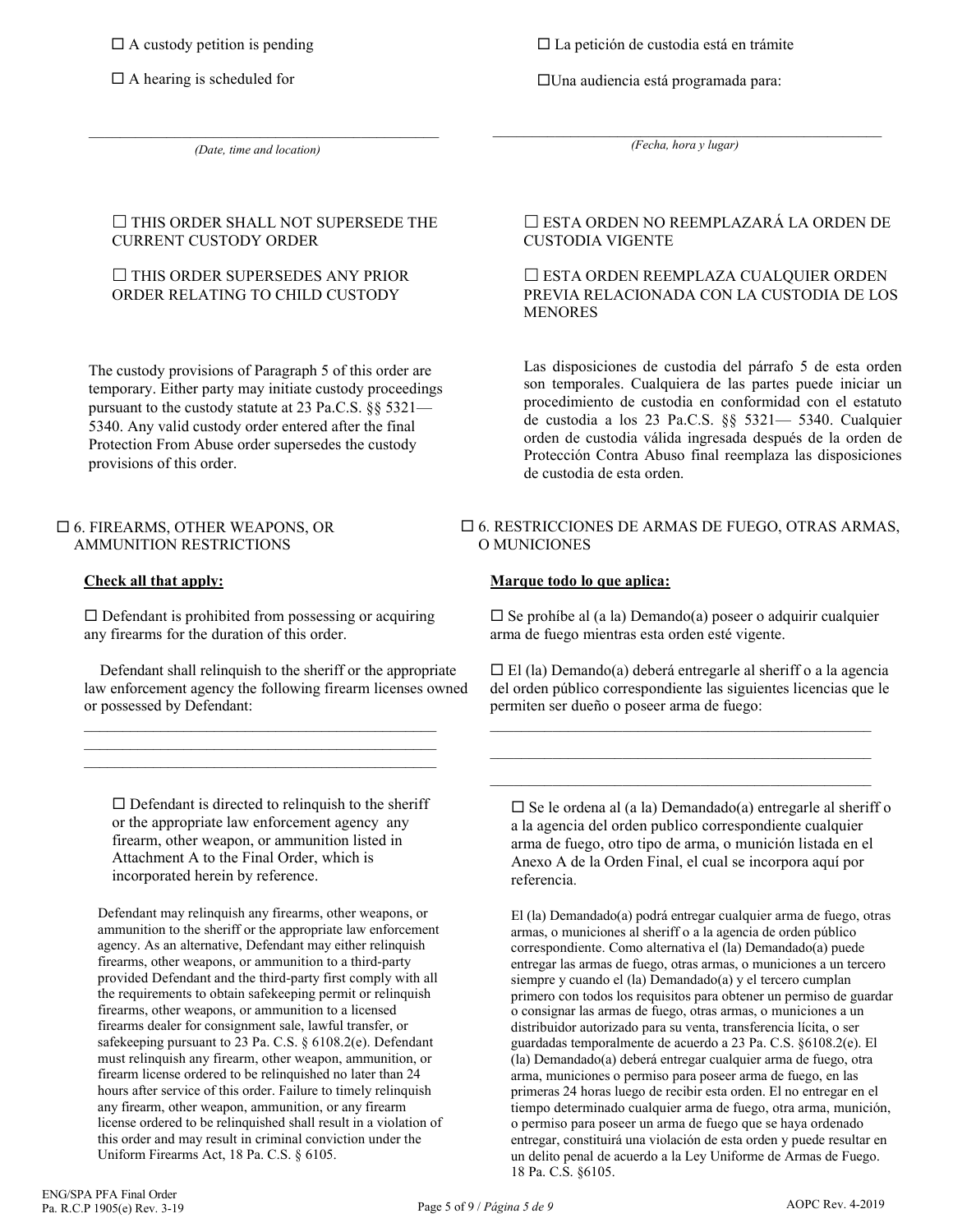- $\square$  7. Any firearm delivered to the sheriff or the appropriate law enforcement agency or transferred to a licensed firearm dealer or a qualified third-party, who satisfies the procedural and substantive requirements to obtain a safekeeping permit issued under 23 Pa C.S. § 6108.3 pursuant to this order or the temporary order, shall not be returned to Defendant until further order of court or as otherwise provided by law.
- $\square$  8. The Pennsylvania State Police, the municipal police, or the sheriff shall accompany Plaintiff to his or her residence to retrieve personal belongings.
- $\square$  9. The following additional relief is granted as authorized by § 6108 of the Act:

 $\mathcal{L}_\text{max}$  and  $\mathcal{L}_\text{max}$  and  $\mathcal{L}_\text{max}$  and  $\mathcal{L}_\text{max}$  and  $\mathcal{L}_\text{max}$  $\mathcal{L}_\text{max}$  and  $\mathcal{L}_\text{max}$  and  $\mathcal{L}_\text{max}$  and  $\mathcal{L}_\text{max}$  and  $\mathcal{L}_\text{max}$ 

> $\square$  Defendant is prohibited from stalking, as defined in 18 Pa. C.S. §2709.1, or harassing, as defined in 18 Pa. C.S. §2709, the following family and household members of Plaintiff:

> $\mathcal{L}_\text{max}$  and  $\mathcal{L}_\text{max}$  and  $\mathcal{L}_\text{max}$  and  $\mathcal{L}_\text{max}$  $\mathcal{L}_\mathcal{L}$  , and the set of the set of the set of the set of the set of the set of the set of the set of the set of the set of the set of the set of the set of the set of the set of the set of the set of the set of th

 7. Cualquier arma de fuego entregada el sheriff o a la agencia del orden público correspondiente o transferida a un comerciante de armas de fuego autorizado, o a un tercero, debidamente calificado que cumpla con los requisitos de procedimiento y substantivos para obtener un permiso de custodia de acuerdo a 23 Pa C.S.A. §6108.3 en conformidad con esta orden o la orden temporal, no deberá ser devuelta al (a la) demandado(a) hasta que lo ordene el juez o de otra forma sea dispuesto por ley.

 8. La Policía del Estado de Pennsylvania, la policía municipal o el sheriff acompañarán a la demandante a su residencia para recuperar sus pertenencias personales.

 9. Se otorgan los siguientes amparos legales según autorizado por la sección §6108 de la Ley:

> $\Box$  Se le prohíbe al (a la) Demandado(a) acosar según definido en 18 Pa. C.S. §2709.1 o hostigar, según definido en 18 Pa. C.S. §2709, a los siguientes familiares o miembros del hogar del (de la) Demandante:

 $\mathcal{L}_\text{max}$  and  $\mathcal{L}_\text{max}$  and  $\mathcal{L}_\text{max}$  and  $\mathcal{L}_\text{max}$  and  $\mathcal{L}_\text{max}$  $\mathcal{L}_\mathcal{L}$  , and the set of the set of the set of the set of the set of the set of the set of the set of the set of the set of the set of the set of the set of the set of the set of the set of the set of the set of th

| Name / Nombre | Address / Dirección | Relationship to Plaintiff /<br>Parentesco con el (la) Demandante |
|---------------|---------------------|------------------------------------------------------------------|
|               |                     |                                                                  |
|               |                     |                                                                  |
|               |                     |                                                                  |

 $\Box$  Other relief:

 $\Box$  10. Defendant is directed to pay temporary support for:

 $\mathcal{L}_\mathcal{L}$  , and the set of the set of the set of the set of the set of the set of the set of the set of the set of the set of the set of the set of the set of the set of the set of the set of the set of the set of th

\_\_\_\_\_\_\_\_\_\_\_\_\_\_\_\_\_\_\_\_\_\_\_\_\_\_\_\_\_\_\_\_\_\_\_\_\_\_\_\_\_\_\_\_\_ *(Names of the persons for whom support is to be paid)* as follows:  $\mathcal{L}_\text{max}$  and  $\mathcal{L}_\text{max}$  and  $\mathcal{L}_\text{max}$  and  $\mathcal{L}_\text{max}$  and  $\mathcal{L}_\text{max}$ 

\_\_\_\_\_\_\_\_\_\_\_\_\_\_\_\_\_\_\_\_\_\_\_\_\_\_\_\_\_\_\_\_\_\_\_\_\_\_\_\_\_\_\_\_\_

\_\_\_\_\_\_\_\_\_\_\_\_\_\_\_\_\_\_\_\_\_\_\_\_\_\_\_\_\_\_\_\_\_\_\_\_\_\_\_\_\_\_\_\_\_ *(Amount, frequency and other terms and conditions of the Support Order)*

This order for support shall remain in effect until a final support order is entered by this court. However, this order shall lapse automatically if Plaintiff does not file a complaint for support with the Domestic Relations Section of the court within two weeks of the date of this order. The amount of this temporary order does not necessarily reflect Defendant's correct support obligation, which shall be determined in accordance with the guidelines at the support hearing. Any adjustments in the final amount of support shall be credited, retroactive to this date, to the appropriate party.

- $\Box$  11.  $\Box$  (a) The costs of this action are imposed on Defendant.
	- $\square$  (b) Because this order followed a contested proceeding, or a hearing at which the Defendant was not

 $\Box$  Otros amparos legales:

 $\Box$  10. Se ordena al (a la) demandado(a) pagar manutención temporal a:

*(Nombres de las personas sujetas a manutención)* de la siguiente manera:

 $\mathcal{L}_\mathcal{L} = \{ \mathcal{L}_\mathcal{L} = \{ \mathcal{L}_\mathcal{L} = \{ \mathcal{L}_\mathcal{L} = \{ \mathcal{L}_\mathcal{L} = \{ \mathcal{L}_\mathcal{L} = \{ \mathcal{L}_\mathcal{L} = \{ \mathcal{L}_\mathcal{L} = \{ \mathcal{L}_\mathcal{L} = \{ \mathcal{L}_\mathcal{L} = \{ \mathcal{L}_\mathcal{L} = \{ \mathcal{L}_\mathcal{L} = \{ \mathcal{L}_\mathcal{L} = \{ \mathcal{L}_\mathcal{L} = \{ \mathcal{L}_\mathcal{$  $\mathcal{L}_\text{max}$  and  $\mathcal{L}_\text{max}$  and  $\mathcal{L}_\text{max}$  and  $\mathcal{L}_\text{max}$  and  $\mathcal{L}_\text{max}$ 

 $\mathcal{L}_\text{max}$  and  $\mathcal{L}_\text{max}$  and  $\mathcal{L}_\text{max}$  and  $\mathcal{L}_\text{max}$  and  $\mathcal{L}_\text{max}$  $\mathcal{L}_\mathcal{L}$  , and the set of the set of the set of the set of the set of the set of the set of the set of the set of the set of the set of the set of the set of the set of the set of the set of the set of the set of th  $\mathcal{L}_\mathcal{L}$  , and the set of the set of the set of the set of the set of the set of the set of the set of the set of the set of the set of the set of the set of the set of the set of the set of the set of the set of th

*(Cantidad, frecuencia y otros términos y condiciones de la Orden de Manutención)*

Esta orden de manutención estará vigente hasta que el juez dicte una orden de manutencion final. Sin embargo, esta orden se vencerá automáticamente si el (la) Demandante no presenta una demanda de manutención en la Sección de Relaciones Domésticas del tribunal en las primeras dos semanas a partir la fecha de esta orden. El monto incluido en esta orden temporal no refleja necesariamente el monto correcto de manutención que el (la) Demandado(a) debe pagar, el cual será determinado de acuerdo con las directrices en la audiencia de manutención. Cualquier ajuste que se haga al monto final de manutención será acreditado, retroactivamente a esta fecha, a la parte correspondiente.

 $\Box$  11.  $\Box$  (a) Se le imponen al (a la) Demandado(a) los costos de esta acción judicial.

> $\Box$  (b) Dado que esta orden surgió de una audiencia disputada, o de una audiencia en la cual el (la) Demandado(a) no estuvo presente, a pesar de haber sido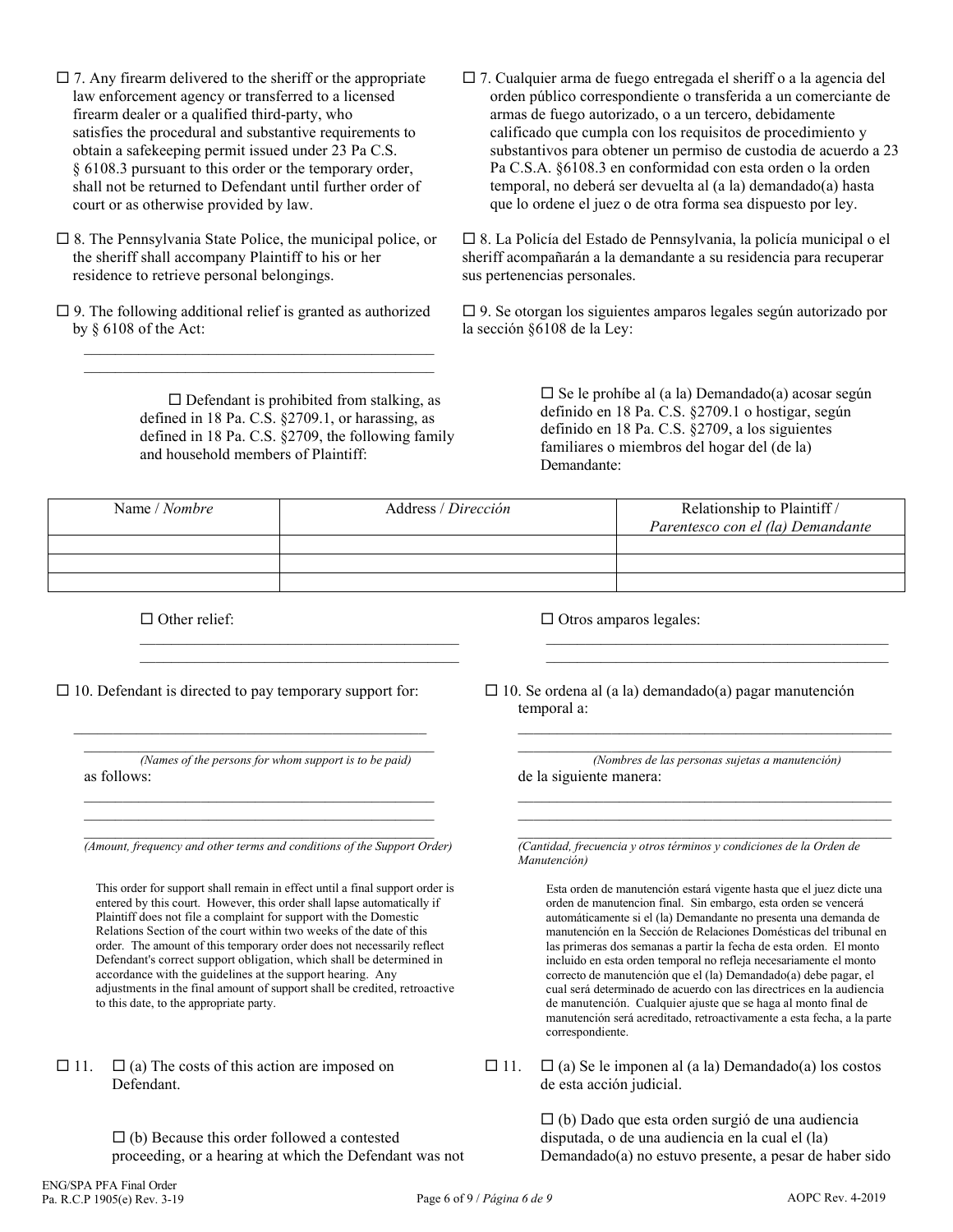present, despite being served with a copy of the petition, temporary order and notice of the date, time and place of the hearing, Defendant is ordered to pay an additional \$100 surcharge to the court, which shall be distributed in the manner set forth in 23 Pa. C.S.§6106(d).

 $\Box$  (c) Upon a showing of good cause or a finding that Defendant is unable to pay, the costs of this action are waived.

notificado(a) legalmente con una copia de la petición, orden temporal y aviso de la fecha, hora y lugar de la audiencia, se le ordena al (a la) Demandado(a) pagar un recargo adicional de \$100 al tribunal, el cual será distribuido según dispuesto por 23 Pa. C.S. §6106(d).

 (c) Después de demostrar una causa justificada o haberse determinado que el (la) Demandado(a) no puede pagar, los costos de esta acción judicial serán eximidos.

*(Fecha)*

 $\Box$  12. Defendant shall pay \$ \_\_\_\_\_\_\_\_\_\_\_\_ to Plaintiff by\_\_\_\_\_\_\_\_\_\_\_\_\_\_\_\_\_\_\_ as compensation for Plaintiff's *(Date)*

 $\mathcal{L}_\text{max}$  and  $\mathcal{L}_\text{max}$  and  $\mathcal{L}_\text{max}$  and  $\mathcal{L}_\text{max}$  $\mathcal{L}_\mathcal{L} = \{ \mathcal{L}_\mathcal{L} = \{ \mathcal{L}_\mathcal{L} = \{ \mathcal{L}_\mathcal{L} = \{ \mathcal{L}_\mathcal{L} = \{ \mathcal{L}_\mathcal{L} = \{ \mathcal{L}_\mathcal{L} = \{ \mathcal{L}_\mathcal{L} = \{ \mathcal{L}_\mathcal{L} = \{ \mathcal{L}_\mathcal{L} = \{ \mathcal{L}_\mathcal{L} = \{ \mathcal{L}_\mathcal{L} = \{ \mathcal{L}_\mathcal{L} = \{ \mathcal{L}_\mathcal{L} = \{ \mathcal{L}_\mathcal{$  $\mathcal{L}_\mathcal{L} = \{ \mathcal{L}_\mathcal{L} = \{ \mathcal{L}_\mathcal{L} = \{ \mathcal{L}_\mathcal{L} = \{ \mathcal{L}_\mathcal{L} = \{ \mathcal{L}_\mathcal{L} = \{ \mathcal{L}_\mathcal{L} = \{ \mathcal{L}_\mathcal{L} = \{ \mathcal{L}_\mathcal{L} = \{ \mathcal{L}_\mathcal{L} = \{ \mathcal{L}_\mathcal{L} = \{ \mathcal{L}_\mathcal{L} = \{ \mathcal{L}_\mathcal{L} = \{ \mathcal{L}_\mathcal{L} = \{ \mathcal{L}_\mathcal{$ \_\_\_\_\_\_\_\_\_\_\_\_\_\_\_\_\_\_\_\_\_\_\_\_\_\_\_\_\_\_\_\_\_\_\_\_\_\_\_\_\_\_\_\_\_ \_\_\_\_\_\_\_\_\_\_\_\_\_\_\_\_\_\_\_\_\_\_\_\_\_\_\_\_\_\_\_\_\_\_\_\_\_\_\_\_\_\_\_\_\_

out-of-pocket losses, which are as follows:

 $\square$  An installment Schedule is ordered as follows:

 $\mathcal{L}_\mathcal{L} = \{ \mathcal{L}_\mathcal{L} = \{ \mathcal{L}_\mathcal{L} = \{ \mathcal{L}_\mathcal{L} = \{ \mathcal{L}_\mathcal{L} = \{ \mathcal{L}_\mathcal{L} = \{ \mathcal{L}_\mathcal{L} = \{ \mathcal{L}_\mathcal{L} = \{ \mathcal{L}_\mathcal{L} = \{ \mathcal{L}_\mathcal{L} = \{ \mathcal{L}_\mathcal{L} = \{ \mathcal{L}_\mathcal{L} = \{ \mathcal{L}_\mathcal{L} = \{ \mathcal{L}_\mathcal{L} = \{ \mathcal{L}_\mathcal{$  $\mathcal{L}_\mathcal{L} = \{ \mathcal{L}_\mathcal{L} = \{ \mathcal{L}_\mathcal{L} = \{ \mathcal{L}_\mathcal{L} = \{ \mathcal{L}_\mathcal{L} = \{ \mathcal{L}_\mathcal{L} = \{ \mathcal{L}_\mathcal{L} = \{ \mathcal{L}_\mathcal{L} = \{ \mathcal{L}_\mathcal{L} = \{ \mathcal{L}_\mathcal{L} = \{ \mathcal{L}_\mathcal{L} = \{ \mathcal{L}_\mathcal{L} = \{ \mathcal{L}_\mathcal{L} = \{ \mathcal{L}_\mathcal{L} = \{ \mathcal{L}_\mathcal{$  $\mathcal{L}_\text{max}$  and  $\mathcal{L}_\text{max}$  and  $\mathcal{L}_\text{max}$  and  $\mathcal{L}_\text{max}$ 

OR

 $\square$  Plaintiff is granted leave to present a petition, with appropriate notice to defendant, to \_\_\_\_\_\_\_\_\_\_\_\_\_\_\_\_\_  $\mathcal{L}_\mathcal{L} = \{ \mathcal{L}_\mathcal{L} = \{ \mathcal{L}_\mathcal{L} = \{ \mathcal{L}_\mathcal{L} = \{ \mathcal{L}_\mathcal{L} = \{ \mathcal{L}_\mathcal{L} = \{ \mathcal{L}_\mathcal{L} = \{ \mathcal{L}_\mathcal{L} = \{ \mathcal{L}_\mathcal{L} = \{ \mathcal{L}_\mathcal{L} = \{ \mathcal{L}_\mathcal{L} = \{ \mathcal{L}_\mathcal{L} = \{ \mathcal{L}_\mathcal{L} = \{ \mathcal{L}_\mathcal{L} = \{ \mathcal{L}_\mathcal{$ 

 $\mathcal{L}_\text{max}$  and  $\mathcal{L}_\text{max}$  and  $\mathcal{L}_\text{max}$  and  $\mathcal{L}_\text{max}$  *(Insert name of Judge or court to which the petition should be presented)*

 $\mathcal{L}_\mathcal{L} = \{ \mathcal{L}_\mathcal{L} = \{ \mathcal{L}_\mathcal{L} = \{ \mathcal{L}_\mathcal{L} = \{ \mathcal{L}_\mathcal{L} = \{ \mathcal{L}_\mathcal{L} = \{ \mathcal{L}_\mathcal{L} = \{ \mathcal{L}_\mathcal{L} = \{ \mathcal{L}_\mathcal{L} = \{ \mathcal{L}_\mathcal{L} = \{ \mathcal{L}_\mathcal{L} = \{ \mathcal{L}_\mathcal{L} = \{ \mathcal{L}_\mathcal{L} = \{ \mathcal{L}_\mathcal{L} = \{ \mathcal{L}_\mathcal{$  $\mathcal{L}_\mathcal{L} = \{ \mathcal{L}_\mathcal{L} = \{ \mathcal{L}_\mathcal{L} = \{ \mathcal{L}_\mathcal{L} = \{ \mathcal{L}_\mathcal{L} = \{ \mathcal{L}_\mathcal{L} = \{ \mathcal{L}_\mathcal{L} = \{ \mathcal{L}_\mathcal{L} = \{ \mathcal{L}_\mathcal{L} = \{ \mathcal{L}_\mathcal{L} = \{ \mathcal{L}_\mathcal{L} = \{ \mathcal{L}_\mathcal{L} = \{ \mathcal{L}_\mathcal{L} = \{ \mathcal{L}_\mathcal{L} = \{ \mathcal{L}_\mathcal{$ 

requesting recovery of out-of-pocket losses. The petition shall include an exhibit itemizing all claimed out-of-pocket losses, copies of all bills and estimates of repair and an order scheduling a hearing. No fee shall be required by the prothonotary's office for the filing of this petition.

 $\Box$  13. THIS ORDER SUPERSEDES ANY PRIOR PROTECTION FROM ABUSE ORDER OBTAINED BY THE SAME PLAINTIFF AGAINST THE SAME DEFENDANT.

 $\Box$  14. All provisions of this order shall expire (Check one):

in \_\_\_\_\_\_\_\_\_\_\_\_\_\_\_\_\_, on \_\_\_\_\_\_\_\_\_\_\_\_\_\_\_\_\_

*(Days, months or years) (Date)*

\_\_\_\_\_\_\_\_\_\_\_\_\_\_\_\_\_\_\_\_\_\_\_\_\_\_\_\_\_\_\_\_\_\_\_\_\_\_\_\_\_\_.

OR

 $\square$  in three years on

*(Date)*

 $\square$  Se ordena el siguiente plan de pago a plazos:

12. El (la) Demandado(a) pagará \$ \_\_\_\_\_\_\_\_\_\_\_\_ al (a la)

como compensación por los siguientes gastos incidentales

 $\_$  . The contribution of the contribution of  $\mathcal{L}_\mathcal{A}$  $\_$  , and the set of the set of the set of the set of the set of the set of the set of the set of the set of the set of the set of the set of the set of the set of the set of the set of the set of the set of the set of th  $\mathcal{L}_\text{max}$  and  $\mathcal{L}_\text{max}$  and  $\mathcal{L}_\text{max}$  and  $\mathcal{L}_\text{max}$  and  $\mathcal{L}_\text{max}$ \_\_\_\_\_\_\_\_\_\_\_\_\_\_\_\_\_\_\_\_\_\_\_\_\_\_\_\_\_\_\_\_\_\_\_\_\_\_\_\_\_\_\_\_\_\_\_

Demandante a mas tardar el \_\_\_\_\_\_\_\_\_\_\_\_\_\_\_\_\_\_\_\_\_\_\_

del (de la) Demandante:

O

 $\square$  Se otorga permiso al (a la) Demandante para presentar una petición con la debida notificación al (a la)  $Demandado(a), para$ 

\_\_\_\_\_\_\_\_\_\_\_\_\_\_\_\_\_\_\_\_\_\_\_\_\_\_\_\_\_\_\_\_\_\_\_\_\_\_\_\_\_\_\_\_\_ \_\_\_\_\_\_\_\_\_\_\_\_\_\_\_\_\_\_\_\_\_\_\_\_\_\_\_\_\_\_\_\_\_\_\_\_\_\_\_\_\_\_\_\_\_

 $\mathcal{L}_\mathcal{L}$  , and the set of the set of the set of the set of the set of the set of the set of the set of the set of the set of the set of the set of the set of the set of the set of the set of the set of the set of th \_\_\_\_\_\_\_\_\_\_\_\_\_\_\_\_\_\_\_\_\_\_\_\_\_\_\_\_\_\_\_\_\_\_\_\_\_\_\_\_\_\_\_\_\_  $\overline{a_1}$  ,  $\overline{a_2}$  ,  $\overline{a_3}$  ,  $\overline{a_4}$  ,  $\overline{a_5}$  ,  $\overline{a_6}$  ,  $\overline{a_7}$  ,  $\overline{a_8}$  ,  $\overline{a_9}$  ,  $\overline{a_9}$  ,  $\overline{a_9}$  ,  $\overline{a_9}$  ,  $\overline{a_9}$  ,  $\overline{a_9}$  ,  $\overline{a_9}$  ,  $\overline{a_9}$  ,  $\overline{a_9}$  ,

\_\_\_\_\_\_\_\_\_\_\_\_\_\_\_\_\_\_\_\_\_\_\_\_\_\_\_\_\_\_\_\_\_\_\_\_\_\_\_\_\_\_\_\_\_  *(Nombre del juez o el tribunal donde se deberá presentar la petición)* 

solicitar el pago de gastos incidentales. Dicha petición deberá incluir un documento de prueba con una lista detallada de todos los gastos incidentales reclamados, copias de todas las facturas y estimados de reparaciones y una orden citando a una audiencia. La oficina del protonotario no cobrará cargos por el entablamento de esta petición.

- 13. ESTA ORDEN REEMPLAZA CUALQUIER ORDEN PREVIA DE PROTECCIÓN CONTRA EL MALTRATO OBTENIDA POR EL MISMO DEMANDANTE EN CONTRA EL (LA) MISMO(A) DEMANDADO(A).
- $\square$  14. Todas las estipulaciones de esta orden caducan (Marque uno):

 $\square$  en  $\Box$  en  $\Box$ *(Días, meses, o años) (Fecha)*

 $\mathcal{L}_\mathcal{L} = \mathcal{L}_\mathcal{L} = \mathcal{L}_\mathcal{L} = \mathcal{L}_\mathcal{L} = \mathcal{L}_\mathcal{L} = \mathcal{L}_\mathcal{L} = \mathcal{L}_\mathcal{L} = \mathcal{L}_\mathcal{L} = \mathcal{L}_\mathcal{L} = \mathcal{L}_\mathcal{L} = \mathcal{L}_\mathcal{L} = \mathcal{L}_\mathcal{L} = \mathcal{L}_\mathcal{L} = \mathcal{L}_\mathcal{L} = \mathcal{L}_\mathcal{L} = \mathcal{L}_\mathcal{L} = \mathcal{L}_\mathcal{L}$ 

O

 $\square$  en tres años, el

*(Fecha)*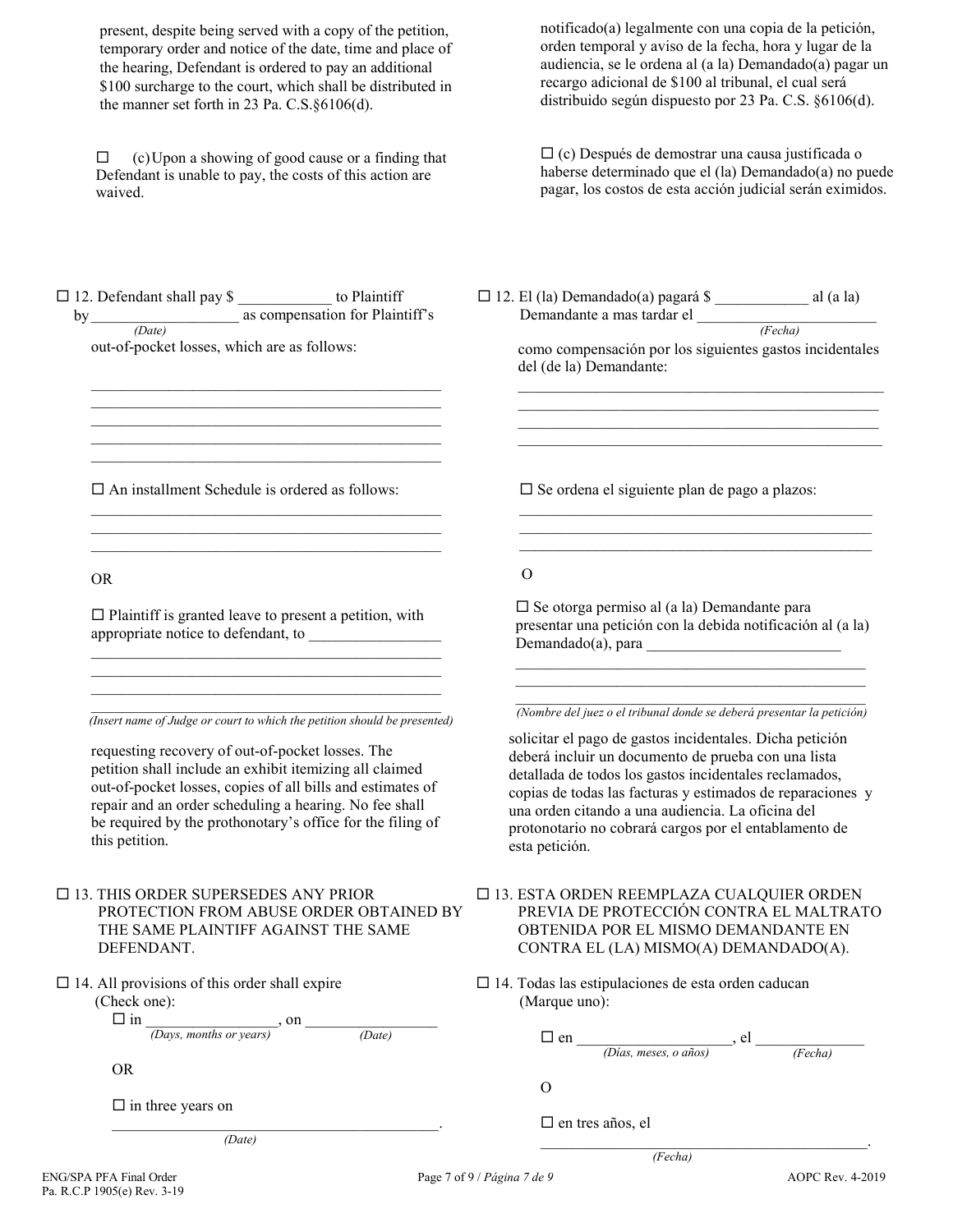### **NOTICE TO DEFENDANT**

DEFENDANT IS HEREBY NOTIFIED THAT FAILURE TO OBEY THIS ORDER MAY RESULT IN IN ARREST AS SET FORTH IN Pa.C.S. § 6113 AND THAT VIOLATION OF THE ORDER MAY RESULT IN A CHARGE OF INDIRECT CRIMINAL CONTEMPT AS SET FORTH IN 23 Pa.C.S. § 6114. VIOLATION MAY ALSO SUBJECT YOU TO PROSECUTION AND CRIMINAL PENALTIES UNDER THE PENNSYLVANIA CRIMES CODE. A VIOLATION OF THIS ORDER MAY RESULT IN THE REVOCATION OF THE SAFEKEEPING PERMIT, WHICH WILL REQUIRE THE IMMEDIATE RELINQUISHMENT OF YOUR FIREARMS, OTHER WEAPONS, AND AMMUNITION TO THE SHERIFF OR THE APPROPRIATE LAW ENFORCEMENT AGENCY. PLAINTIFF'S CONSENT TO CONTACT BY DEFENDANT SHALL NOT INVALIDATE THIS ORDER, WHICH CAN ONLY BE MODIFIED BY FURTHER ORDER OF COURT. 23 Pa. C.S. §6108.

THIS ORDER IS ENFORCEABLE IN ALL FIFTY (50) STATES, THE DISTRICT OF COLUMBIA, TRIBAL LANDS, US TERRITORIES, AND THE COMMONWEALTH OF PUERTO RICO UNDER THE VIOLENCE AGAINST WOMEN ACT, 18 U.S.C. §2265. IF YOU TRAVEL OUTSIDE OF THE STATE AND INTENTIONALLY VIOLATE THIS ORDER, YOU MAY BE SUBJECT TO FEDERAL CRIMINAL PROCEEDINGS UNDER THAT ACT. 18 U.S.C. §2261-2262. IF YOU POSSESS A FIREARM OR ANY AMMUNITION WHILE THIS ORDER IS IN EFFECT, YOU MAY BE CHARGED WITH A FEDERAL CRIMINAL OFFENSE EVEN IF THIS PENNSYLVANIA ORDER DOES NOT EXPRESSLY PROHIBIT YOU FROM POSSESSING FIREARMS OR AMMUNITION UNDER 18 U.S.C. §922(g)(8) OR STATE CRIMINAL OFFENSES AND STATE CRIMINAL PENALTIES UNDER 18 Pa.C.S. § 6105.

# *AVISO AL DEMANDADO(A)*

*SE NOTIFICA A EL/LA DEMANDADO QUE EL INCUMPLIMIENTO DE ESTA ORDEN PUEDE RESULTAR EN ARRESTO SEGÚN LO ESTABLECIDO EN 23 PA.C.S. § 6113 Y QUE LA VIOLACIÓN DE LA ORDEN PUEDE RESULTAR EN UN CARGO DE DESACATO CRIMINAL INDIRECTO COMO SE ESTABLECE EN 23 PA.C.S. § 6114. DICHA VIOLACIÓN TAMBIÉN PODRÍA HACERLE SUJETO A ENJUICIAMIENTO Y SANCIONES PENALES BAJO EL CÓDIGO PENAL DE PENSILVANIA. LA VIOLACIÓN DE ESTA ORDEN PODRÍA RESULTAR EN LA REVOCACIÓN DEL PERMISO DE GUARDAR ARMAS LO CUAL REQUERIRÁ LA ENTREGA DE SUS ARMAS DE FUEGO, OTRAS ARMAS, Y MUNICIONES ANTE EL SHERIFF O A LA AGENCIA DEL ORDEN PÚBLICO CORRESPONDIENTE. EL CONSENTIMIENTO DEL (DE LA) DEMANDANTE PARA SER CONTACTADO(A) POR EL (LA) DEMANDADO(A) NO INVALIDARÁ ESTA ORDEN, LA CUAL SOLAMENTE PODRÍA SER MODIFICADA POR LA SUBSIGUIENTE ORDEN DEL JUEZ. 23 Pa. C.S. §6108.* 

*ESTA ORDEN PUEDE HACERSE CUMPLIR EN TODOS LOS CINCUENTA (50) ESTADOS, EL DISTRITO DE COLUMBIA, TIERRAS TRIBALES, LOS TERRITORIOS DE LOS ESTADOS UNIDOS Y EL ESTADO LIBRE ASOCIADO DE PUERTO RICO BAJO LA LEY DE VIOLENCIA CONTRA LA MUJER. 18 U.S.C. §2265. SI VIAJA FUERA DEL ESTADO E INTENSIONALMENTE VIOLA ESTA ORDEN, PODRÍA SER SOMETIDO A ENJUICIAMIENTO PENAL FEDERAL BAJO DICHA LEY. 18 U.S.C. §§2261-2262. SI POSEE UNA ARMA DE FUEGO O MUNICIONES DURANTE LA VIGENCIA DE ESTA ORDEN, PODRÍA SER ACUSADO POR UN DELITO FEDERAL, AUNQUE ESTA ORDEN DE PENNSYLVANIA NO PROHÍBA EXPLÍCITAMENTE EL POSEER ARMAS DE FUEGO O MUNICIONES BAJO 18 U.S.C. §922(G)(8) O DELITOS PENALES ESTATALES Y SANCIONES PENALES ESTATALES SEGÚN 18 PA.C.S. § 6105.*

# **NOTICE TO SHERIFF, POLICE, AND LAW ENFORCEMENT OFFICIALS**

The police and sheriff who have jurisdiction over Plaintiff's residence OR any location where a violation of this order occurs OR where Defendant may be located shall enforce this order. The court shall have jurisdiction over any indirect criminal contempt proceeding, either in the county where the violation occurred or where this protective order was entered. An Arrest for violation of Paragraphs 1 through 7 of this order may be without warrant, based solely on probable cause, whether or not the violation is committed in the presence of the police or any sheriff. 23 Pa. C.S. § 6113.

Subsequent to an arrest, and without the necessity of a warrant, the police officer or sheriff shall seize all firearms, other weapons, and ammunition in Defendant's possession that were used or threatened to be used during the violation of the protection order or during prior incidents of abuse and any other firearms in Defendant's possession.

The  $\Box$ 

 *(Insert the appropriate name or title)* 

shall maintain possession of firearms, other weapons, or ammunition until further order of the court.